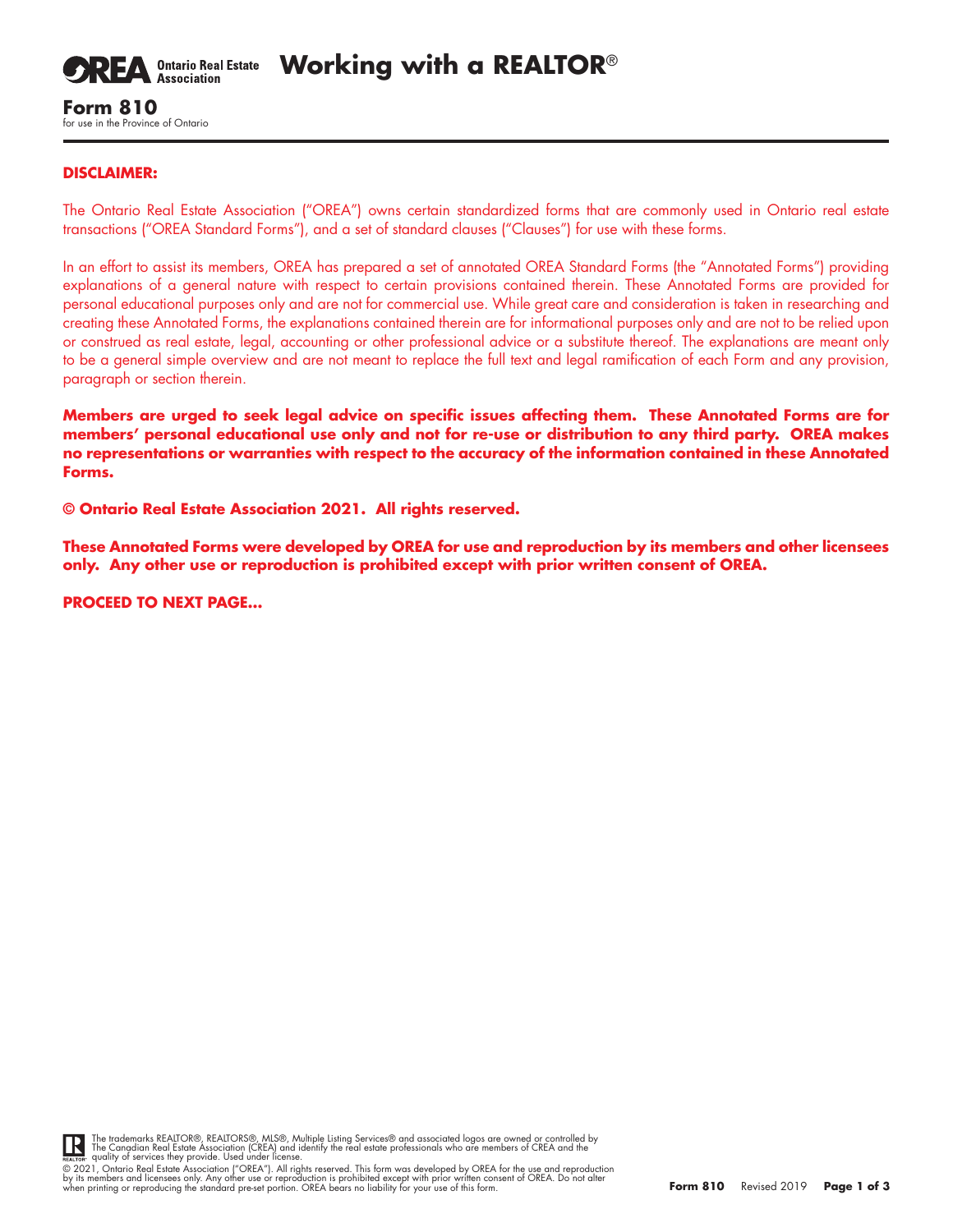**SREA** Ontario Real Estate

**Working with a REALTOR**®

#### **Form 810** for use in the Province of Ontario

*GENERAL USE: This form is required under Section 10 of the Code of Ethics to fulfill the requirements of Information Before Agreements.*

*The first section of this form highlights that a contract for real estate services is with the brokerage. Each REALTOR® is employed by the brokerage to provide the services of the brokerage. The brokerage*  falls under the responsibility of the Broker of Record. Also important to *note that the consumer is entitled to know the different types of service relationships that are available.*

#### **The REALTOR® Consumer Relationship**

In Ontario, the real estate profession is governed by the Real Estate and Business Brokers Act, 2002, and Associated Regulations (REBBA 2002 or Act), administered by the Real Estate Council of Ontario (RECO). All Ontario REALTORS® are registered under the Act and governed by its provisions. REBBA 2002 is consumer protection legislation, regulating the conduct of real estate brokerages and their salespeople/brokers. The Act provides consumer protection in the form of deposit insurance and requires every salesperson/broker to carry errors & omission (E&O) insurance.

When you choose to use the services of a REALTOR®, it is important to understand that this individual works on behalf of a real estate brokerage, usually a company. The brokerage is operated by a Broker of Record, who has the ultimate responsibility for the employees registered with the brokerage. When you sign a contract, it is with the brokerage, not with the salesperson/broker employee.

The Act also requires that the brokerage (usually through its REALTORS®) explain the types of service alternatives available to consumers and the services the brokerage will be providing. The brokerage must document the relationship being created between the brokerage and the consumer, and submit it to the consumer for his/her approval and signature. The most common relationships are "client" and "customer", but other options may be available in the marketplace.

r file inspectable Broker of Record Absorption in Also mental to Also reacted the mappedia and the mappedia and the mappedia and the same of the mappedia and the same of the same of the same of the same of the same of the *The first discussion in this form is about a client relationship. It is important to note that this is the highest level of relationship between a REALTOR® and a consumer. There are duties which the law states are mandatory to a client called fiduciary duties. The "client" arrangement is created through a representation agreement. Clients can be Sellers or Buyers. The representation agreements can come in the form of a Listing Agreement or Buyer Representation Agreement. While in a client relationship the brokerage must protect the interests of the client*  REALTOR® for an explanation. *and not disclose confidential information there is still an obligation to treat all other parties to the transaction with fairness, honesty and REALTORS® must disclose facts that may affect a reasonable buying integrity.*

#### **Client**

A "client" relationship creates the highest form of obligation for a REALTOR® to a consumer. The brokerage and its salespeople/brokers have a fiduciary (legal) relationship with the client and represent the interests of the client in a real estate transaction. The REALTOR® will establish this relationship with the use of a representation agreement, called a Listing Agreement with the seller and a Buyer Representation Agreement with the buyer. The agreement contains an explanation of the services the brokerage will be providing, the fee arrangement for those services, the obligations the client will have under the agreement, and the expiry date of the agreement. Ensure that you have read and fully understand any such agreement before you sign the document.

Once a brokerage and a consumer enter into a client relationship, the brokerage must protect the interests of the client and do what is best for the client. A brokerage must strive for the benefit of the client and must not disclose a client's confidential information to others. Under the Act, the brokerage must also make reasonable efforts to determine any material facts relating to the transaction that would be of interest to the client and must inform the client of those facts. Although they are representing the interests of their client, they must still treat all parties to the transaction with fairness, honesty, and integrity.

*There will be instances where a consumer does not wish to have a client relationship with the brokerage. In those instances the consumer can have a customer relationship. The REALTOR® is still*  required to treat the customer with honesty, fairness and integrity but *the services will be on a restricted level.*

#### **Customer**

A buyer or seller may not wish to be under contract as a client with the brokerage but would rather be treated as a customer. A REALTOR® is obligated to treat every person in a real estate transaction with honesty, fairness, and integrity, but unlike a client, provides a customer with a restricted level of service. Services provided to a customer may include showing the property or properties, taking customer direction to draft an offer and present the customer offer etc. Brokerages use a Customer Service Agreement to document the services they are providing to a buyer or seller customer.

Under the Act, the REALTOR® has disclosure obligations to a customer and must disclose material facts known to the brokerage that relate to the transaction.

*It is possible that the brokerage will be representing more than one client on a transaction or where there is more than one offer on a property. Where the brokerage represents more than one client on a transaction this is called multiple representation. There are mandatory requirements that have to be fulfilled in these circumstances. All the clients to the transaction must confirm in writing that they acknowledge, understand and consent to the multiple representation aspect of the relationship.* 

#### **What Happens When...**

®, it imperator to understand center of the material of the measure of the state brokering energies and the state of the state of the state of the state of the state of the state of the state of the state of the state of t Buyer(s) and the seller(s) are sometimes under contract with the same brokerage when properties are being shown or an offer is being contemplated. There can also be instances when there is more than one offer on a property and more than one buyer and seller are under a representation agreement with the same brokerage. This situation is referred to as multiple representation. Under the Act, the REALTORS® and their brokerage must make sure all buyers, sellers, and their REALTORS® confirm in writing that they acknowledge, understand, and consent to the situation before their offer is made. REALTORS® typically use what is called a Confirmation of Co-operation and Representation form to document this situation.

Offer negotiations may become stressful, so if you have any questions when reference is made to multiple representation or multiple offers, please ask your

*or selling decision. In order to ensure that the REALTOR® adheres to their buyer's or seller's best interest it is important for buyers and sellers to discuss their needs and wants and any issues that would affect their decision to buy or sell. Hopefully, this would avoid any misunderstandings or unpleasant surprises. Further it is important for consumers to read and understand every contract before that contract becomes finalized.* 

## **Critical Information**

REALTORS® are obligated to disclose facts that may affect a buying or selling decision. It may be difficult for a REALTOR® to judge what facts are important. They also may not be in a position to know a fact. You should communicate to your REALTOR® what information and facts about a property are important to you in making a buying or selling decision, and document this information to avoid any misunderstandings and/or unpleasant surprises.

Similarly, services that are important to you and are to be performed by the brokerage, or promises that have been made to you, should be documented in your contract with the brokerage and its salesperson/broker.

To ensure the best possible real estate experience, make sure all your questions are answered by your REALTOR®. You should read and understand every contract before you finalize it.

**IR** 

The trademarks REALTOR®, REALTORS®, MLS®, Multiple Listing Services® and associated logos are owned or controlled by<br>The Canadian Real Estate Association (CREA) and identify the real estate professionals who are members of

© 2021, Ontario Real Estate Association ("OREA"). All rights reserved. This form was developed by OREA for the use and reproduction<br>by its members and licensees only. Any other use or reproduction is prohibited except with